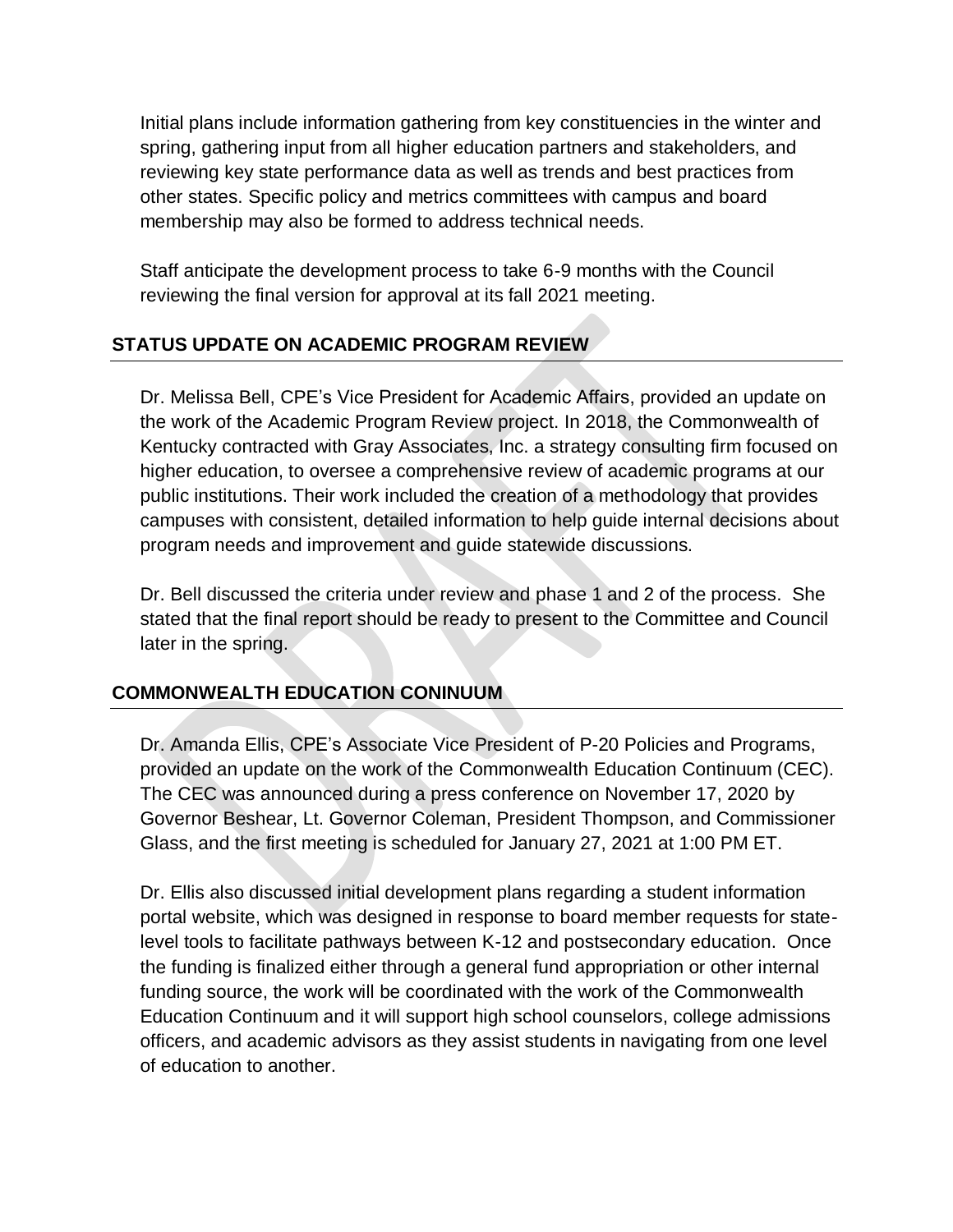#### **CULTURAL COMPETENCY CERTIFICATION PROGRAM**

Dr. Dawn Offutt, CPE's Director of Diversity, Equity and Inclusion, presented the framework of the staff-developed Cultural Competency Certification Program. The program is based on the A4 Model of Cultural Competence which is Awareness, Acknowledgement, Acceptance and Action, and staff are finishing up the details on how those who complete the course can earn micro-credentials and potential course credits. Once completed, the program will be offered on a pilot basis to campuses and other organizations.

#### **DATA AND RESEARCH AGENDA & 2021 DATA CAMPUS BRIEFINS**

Dr. David Mahan, Associate Vice President, Data, Research and Advanced Analytics, provided an update on the research projects in progress and/or expected to release in the spring of 2021 and discussed the plan for the annual campus data briefings on January 28-29, 2021. Expected reports to release in the coming months included the 2021 Progress Report, the Teacher Preparation Sector Analysis conducted in partnership with EMSI, and a second iteration of the Higher Education Return on Investment Report.

#### **ADJOURNMENT**

The Academic & Strategic Initiatives Committee adjourned at 10:45 a.m., ET.

*MINUTES REVIEWED AND APPROVED BY THE COMMITTEE: \_\_\_\_\_\_\_\_\_\_\_\_*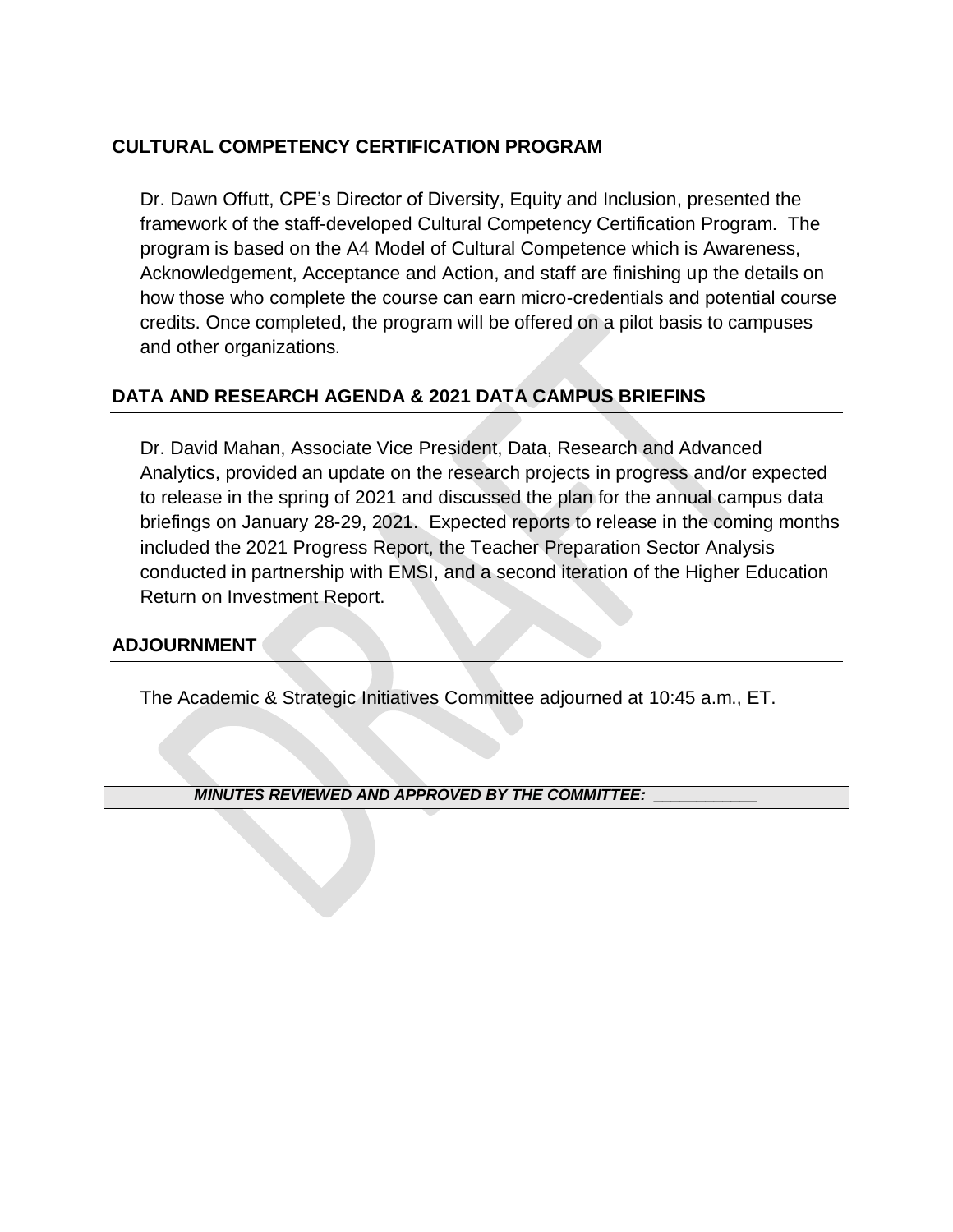| TITLE:              | Next Statewide Strategic Agenda Development                                                                                                                   |
|---------------------|---------------------------------------------------------------------------------------------------------------------------------------------------------------|
| <b>DESCRIPTION:</b> | Committee members, CPE staff and the facilitator will discuss<br>purpose, process, and priories in the development of the next<br>statewide strategic agenda. |
| <b>PRESENTERS:</b>  | Lee Nimocks, CPE's Vice President and Chief of Staff<br>Stefanie Ashley, EKU Facilitation Center                                                              |

#### **BACKGROUND INFORMATION**

The CPE is directed by KRS 164.020 to develop a statewide strategic agenda for the public postsecondary education system and revise it on a regular cycle. The agenda identifies statewide priorities and a vision for long-term economic growth by improving the education and skill levels of Kentucky's workforce. The agenda sets performance goals for students and institutions that reflect high expectations and standards, emphasizes continuous improvement, and supports technology-based solutions and innovative practices.

In late 2016, CPE approved the latest statewide agenda, "Stronger by Degrees: A Plan to Create a More Educated and Prosperous Kentucky," which is effective through 2021. The agenda focuses on three major policy areas - Opportunity, Success, and Impact and outlines statewide objectives and strategies the system will pursue to increase postsecondary participation, completion, and the impact of public colleges and universities on our workforce and economy. Additionally, to make Kentucky more competitive on the national stage, the agenda advances an overarching education goal - that 60% of Kentucky adults will have a high value postsecondary certificate or degree by 2030.

#### Project Background and Overview

Topics to be covered include defining the strategic agenda, the charge of the committee, the tentative timeline, and big picture questions to consider that will guide the planning process.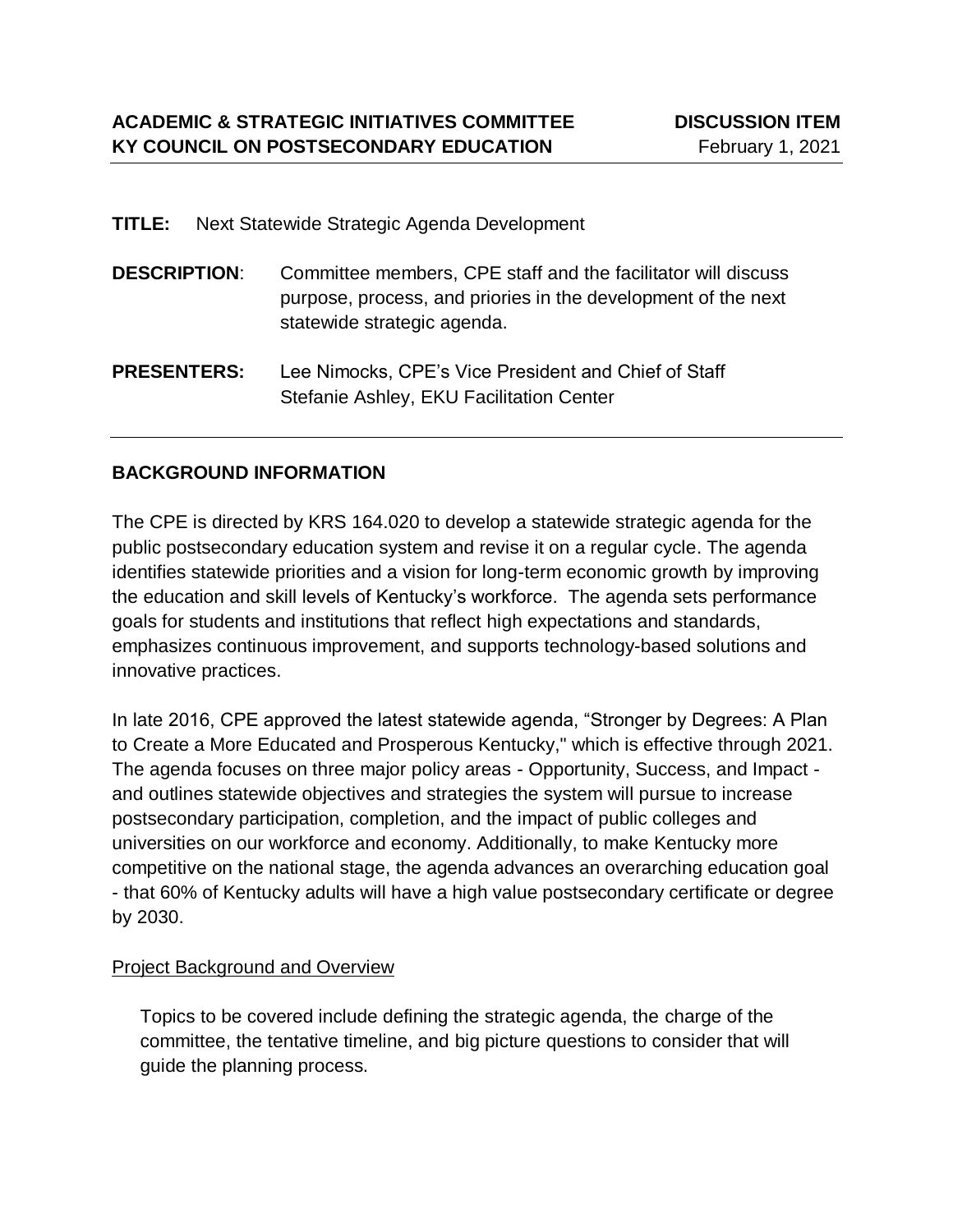#### Facilitated Discussion: Purpose, Process, Priorities

The Committee will discuss the inputs the committee will need to make informed recommendations as well as the Individuals and/or groups that should be included in the process. Questions that may be discussed include:

- Are we focusing on the right issues?
- Are we measuring the right things?
- What's working and what's not?
- Is our work aligned with the state's priorities?
- Does the state agenda align with the priorities of the campuses and viceversa?
- How to we engage the right stakeholders in the planning process and in the implementation?
- How effective is the current system of monitoring progress?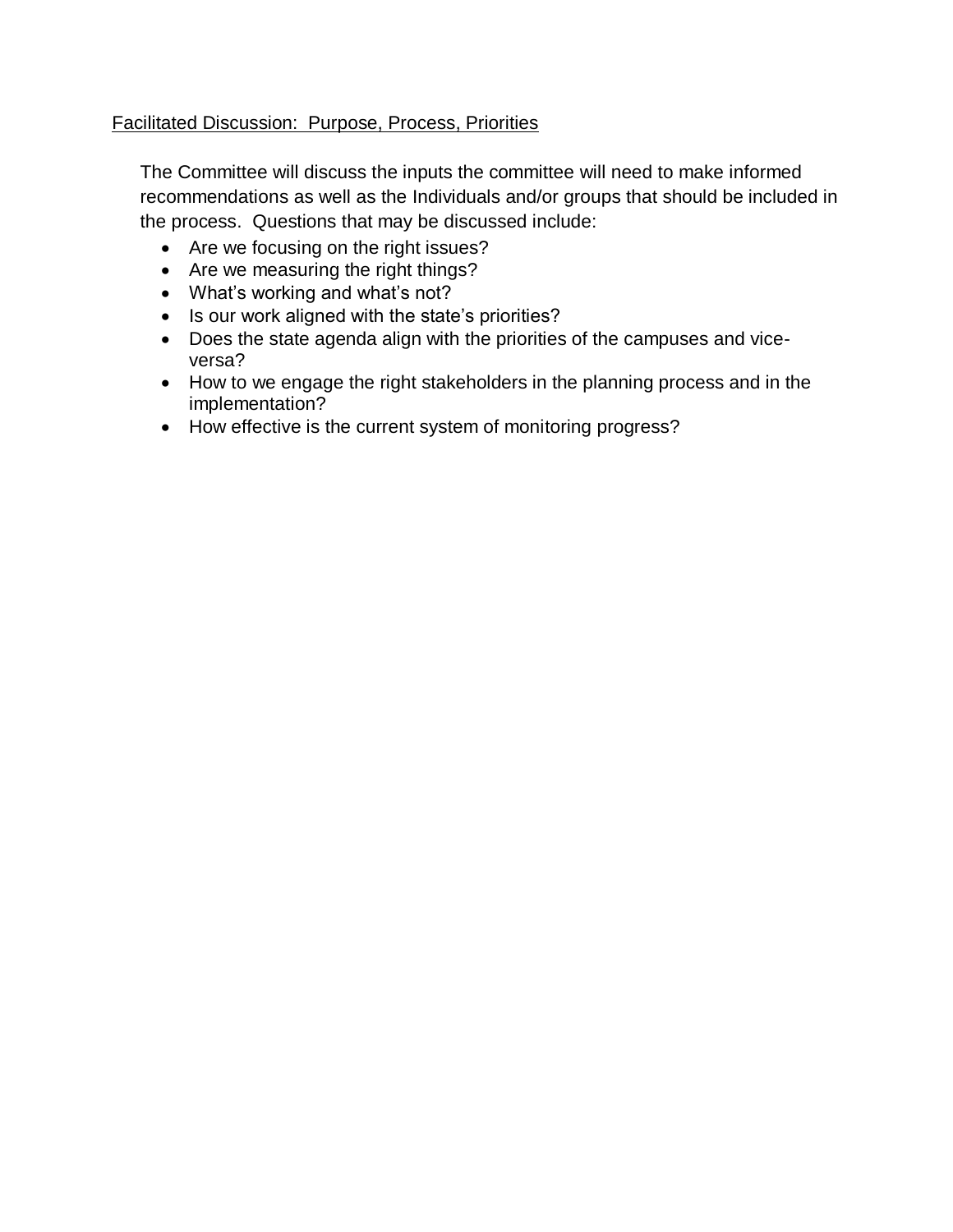# Kentucky's Strategic Agenda for Postsecondary Education

**Navigating the Path to 2030**

## ASI Committee ‐ February 1, 2021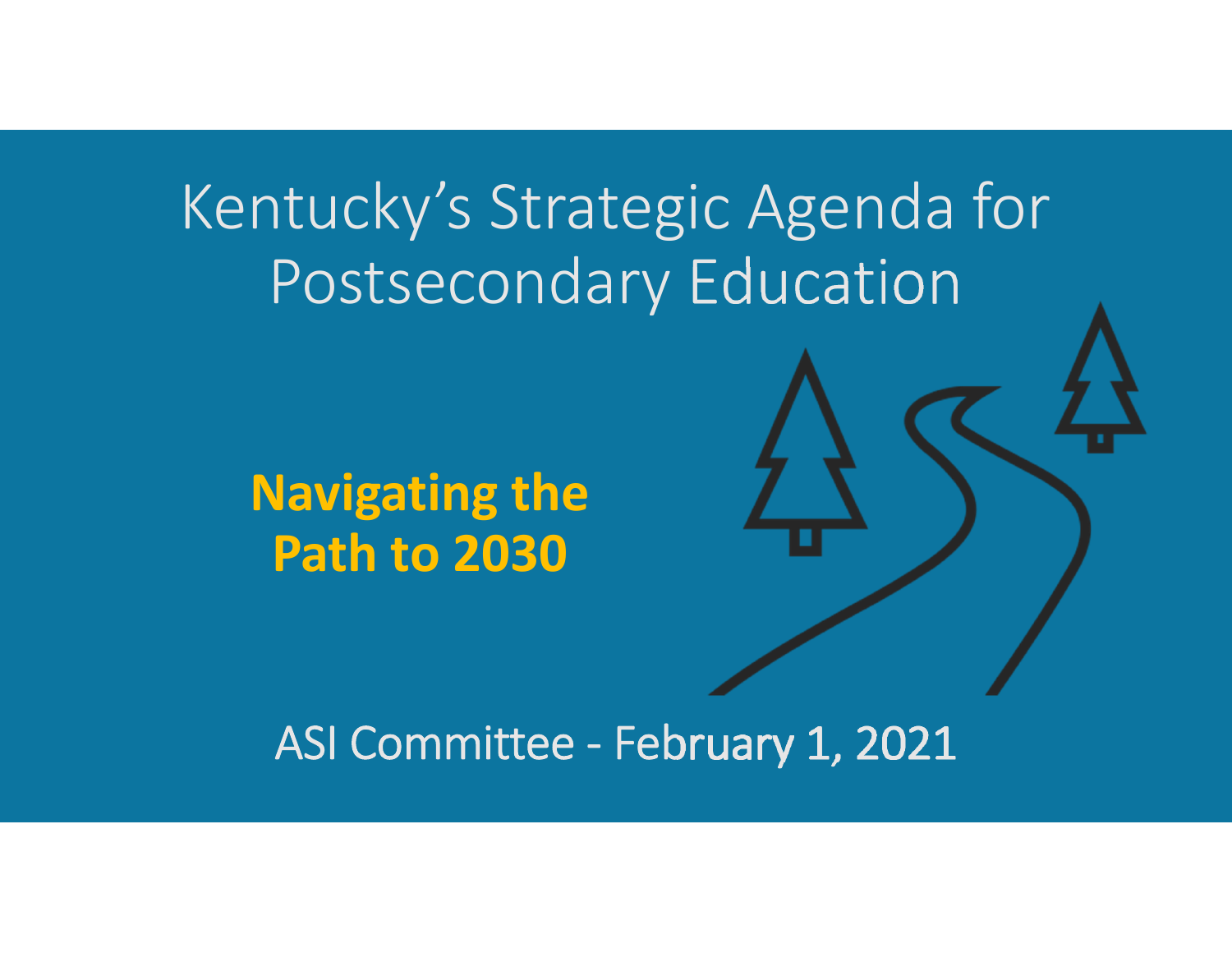to postsecondary<br>Canadary Chall form<br>III (IIE 1990) and ene can rer<br>statewide strategic Challenges leading reforms in the 1990s and the call for agenda

**Extremely low educational attainment and high adult illiteracy**

**Major leaks in the education pipeline (high school to college, graduation, transfer rates)**

**Fragmented network of community and technical colleges**

**Poor research competitiveness**

**System largely driven by institutional interests, empire building, and politics**

**Lack of effective state‐level policy leadership and coordination**

**Pervasive culture within the state of not valuing education**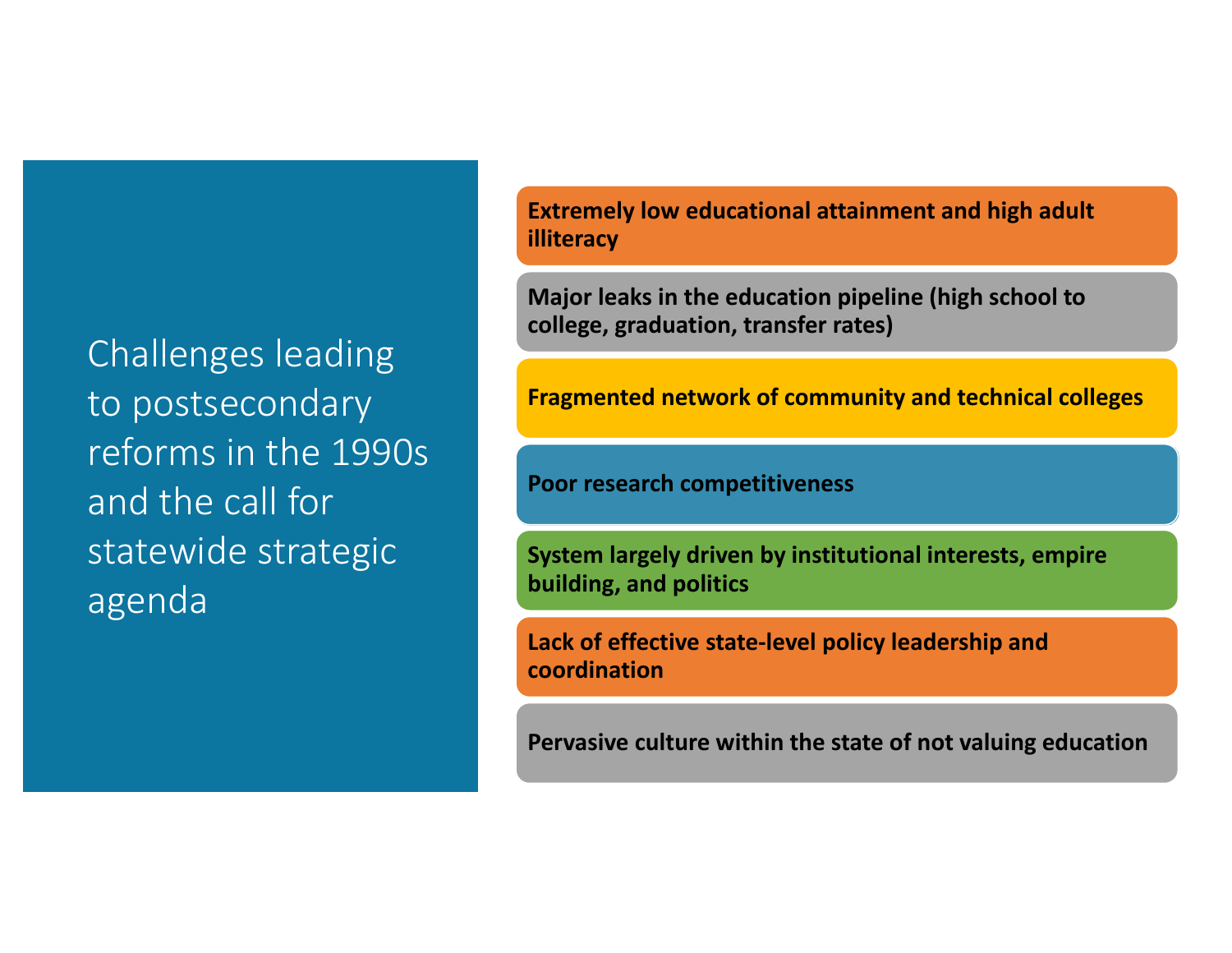# Vision of the Postsecondary Improvement Act (1997)



**Strong state level coordination and guidance in the new CPE**



**Strategic agenda focused on quality of life and economy**



**Efficiencies through better cooperation, technology, less duplication**



**Greater accountability with measurable results**



**Adequate funding that drives improvement and aligns with strategic agenda;**



**Enhanced research capacity at UK and UofL**



**Greater emphasis on technical education as a full postsecondary partner**



**Levels of educationcomparable with rest of the nation**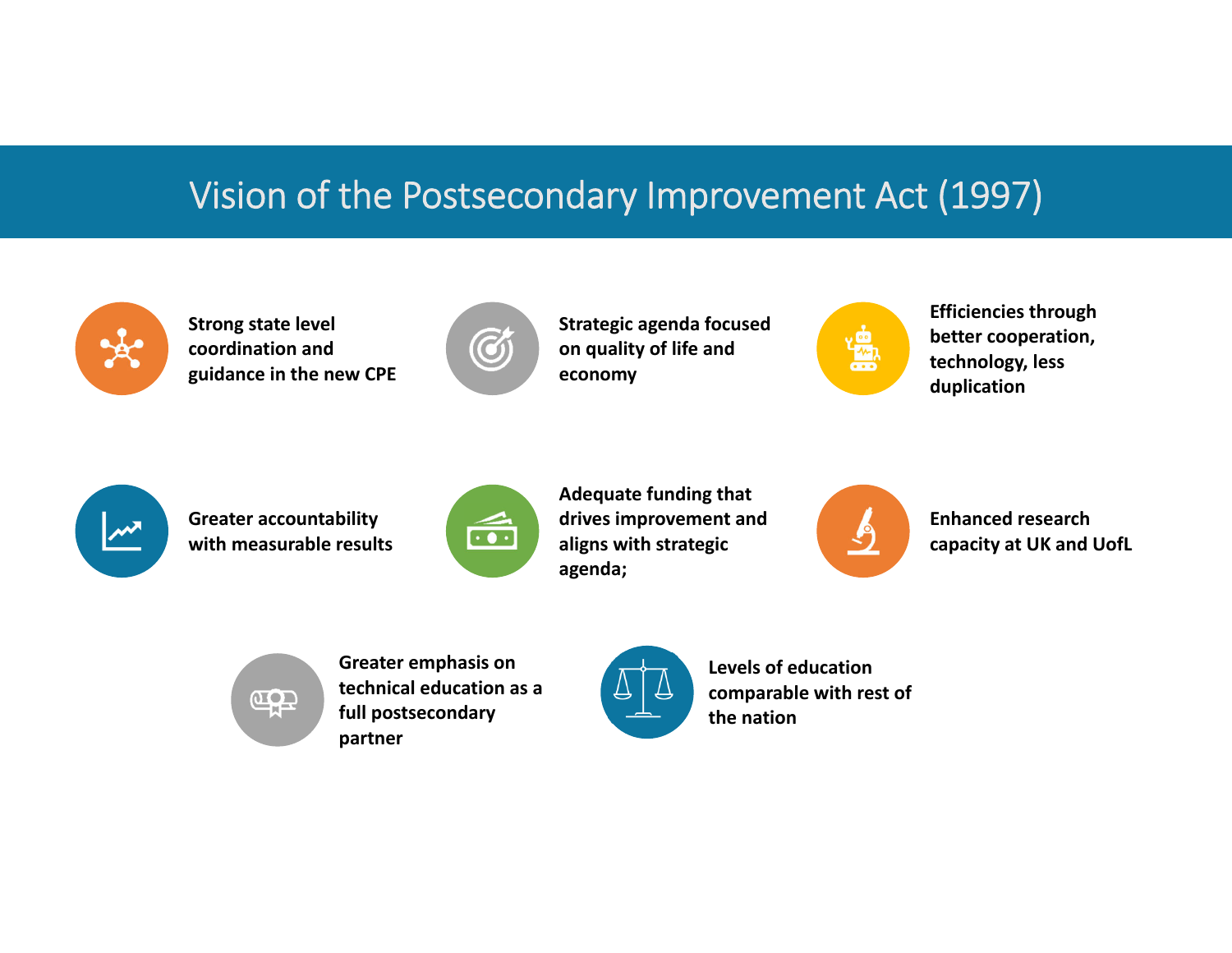#### Statewide Strategic Agenda

### **What it IS:**

- $\boldsymbol{\dot{*}}$  KY's higher education planning blueprint
- $\clubsuit$  Provides guidance to key partners in their planning and goal setting
- $\div$  **High level and focused on the needs of** KY citizens
- $\clubsuit$  Reflects of collective values and goals
- ❖ A way to engage and development partnerships with stakeholders
- $\boldsymbol{\cdot}$  A way to measure progress and adjust course if needed
- $\boldsymbol{\cdot}$  A readable, inspirational agenda understood by the general public

### **What it IS NOT:**

- $\clubsuit$  A replacement for campus strategic plans (but it should help guide their development)
- $\boldsymbol{\dot{*}}$  The CPE's strategic plan
- $\clubsuit$  A static plan that cannot be changed or gathers dust on <sup>a</sup> shelf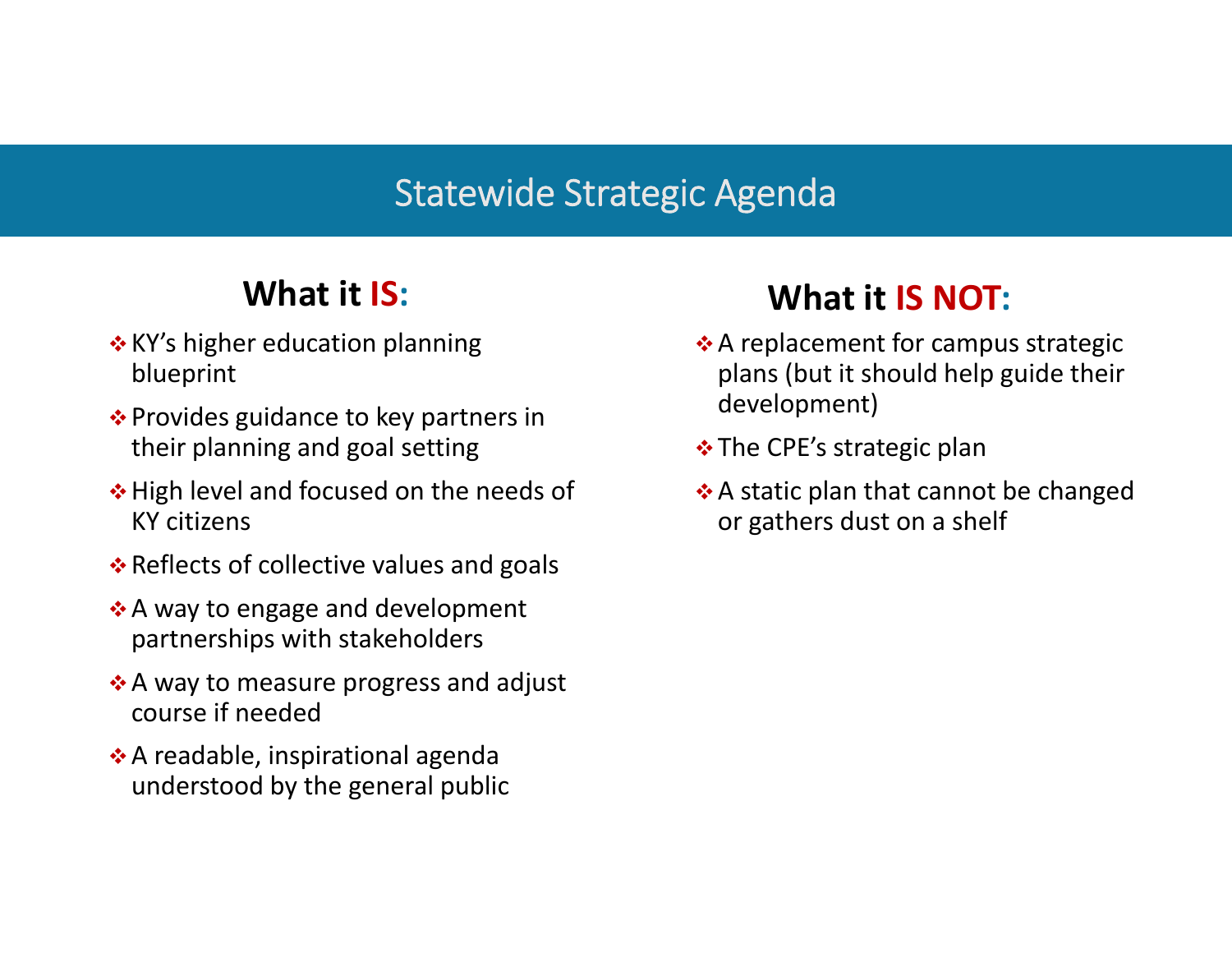### Planning Since 1997



- • KY among the first states to **strategically link higher education goals** with social well‐being and economic prosperity;
- $\bullet$ Simple, short plan, **framed around broad policy areas**.
- $\bullet$ Plans developed with **broad public and stakeholder input**
- • **Accountability system** assesses progress both at the state and institutional level with <sup>a</sup> focus on outcomes rather than inputs or specific institutional strategies
- $\bullet$ **Performance targets** are negotiated balancing state needs and institutional capacity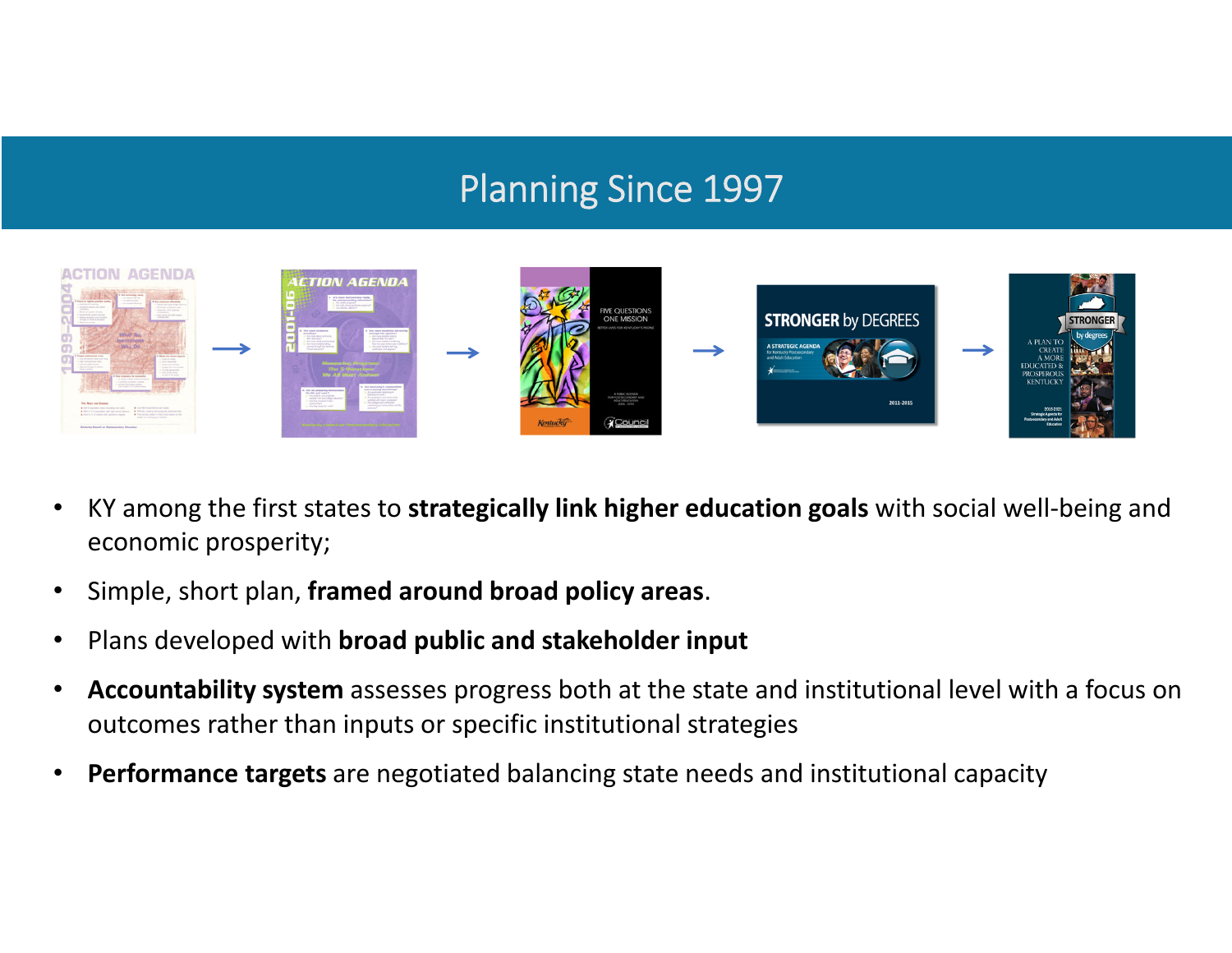### 60x30: Kentucky's Ambitious Educational Goal

#### **To expand opportunity and strengthen our workforce**



Source: The Lumina Foundation's "A Stronger Nation"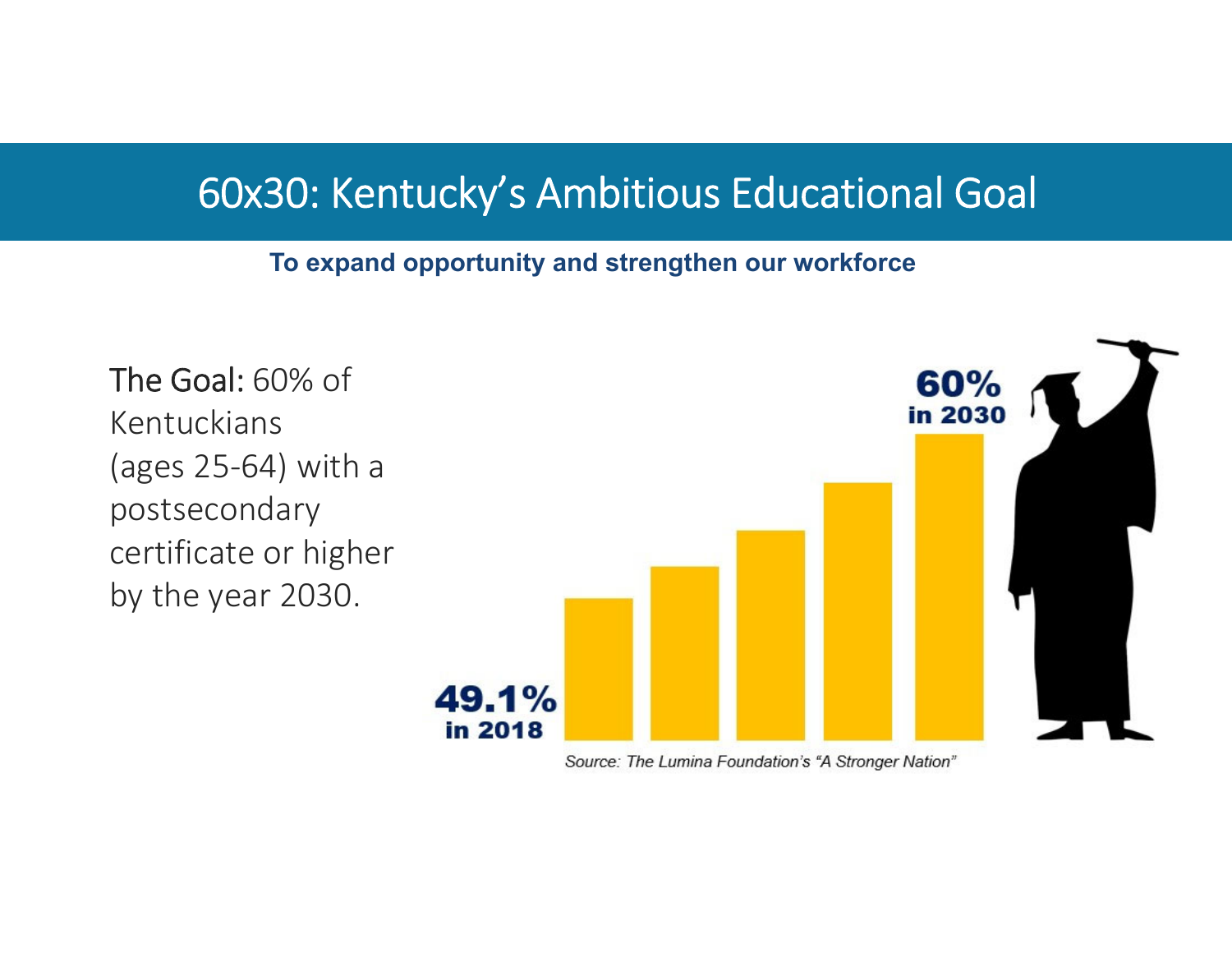#### Getting to 60x30 ‐ Some of the Challenges Ahead

- Increasing **demand for job‐ready graduates** and **shifting workforce needs** due to automation and technology
- Immediate and lasting **effects of the pandemic**
- No such thing as <sup>a</sup> **"traditional student"** anymore
- Success gaps for **low‐income and underrepresented** minority Kentuckians
- Increasingly **competitive higher education environment** for students, philanthropy, talent, and public funds
- Continuing **public skepticism** about higher education's ROI
- Increasing levels of **student debt**
- **Fewer high school graduates** and declining enrollments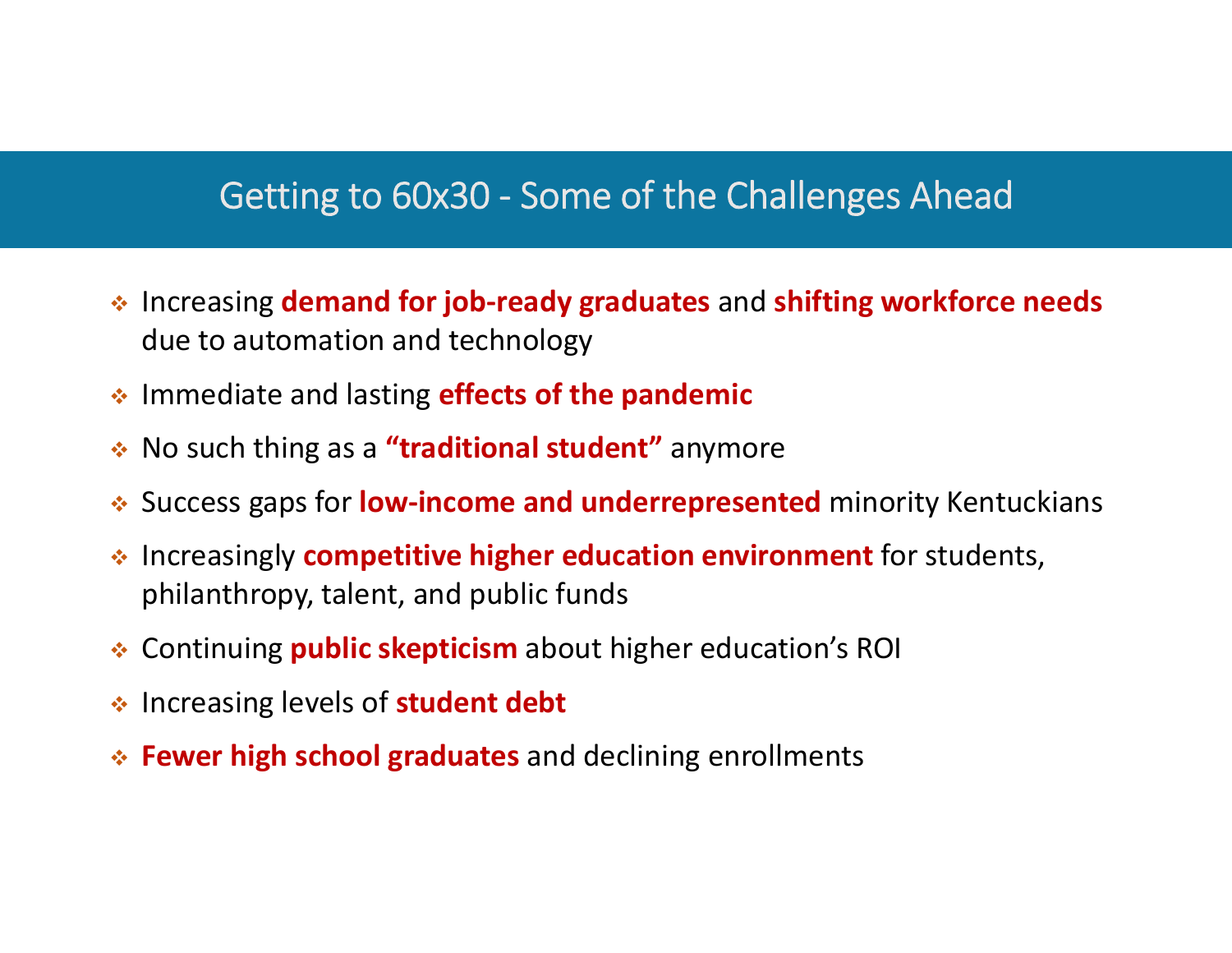#### Opportunities to Advance Progress



Build on growing levels of cooperation and partnership among campuses and with other organizations and agencies



Capitalize on lessons learned from the pandemic: virtual learning can work for many students and campuses can adapt quickly



Maximize the power of Kentucky's strong data infrastructure and advanced analytics capacity



Explore new models of program delivery, financing, and student support



Scale strong programs, systems and strategies that are bridging the divides: financial, digital, racial, regional, social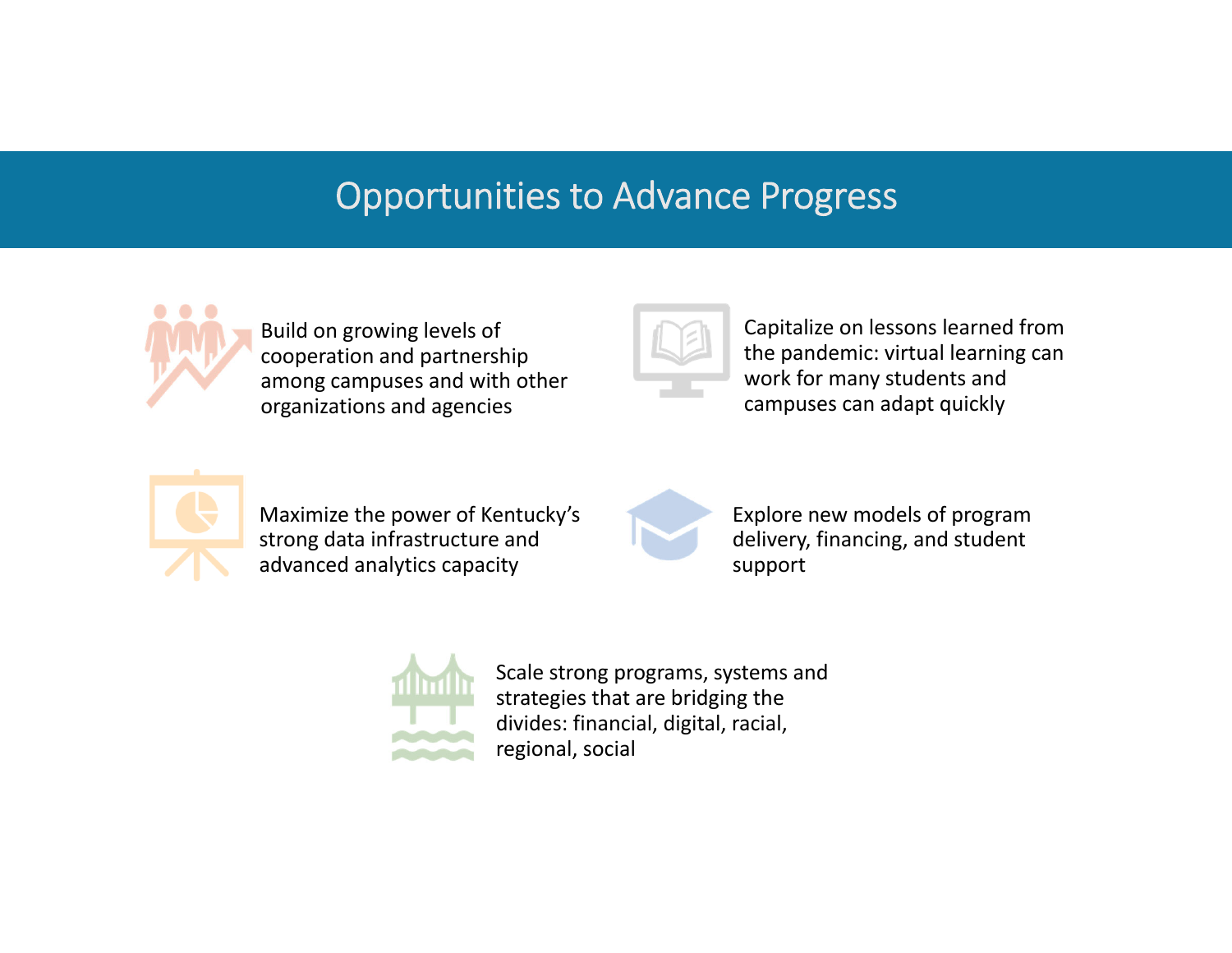### Kentucky's Success Depends on Collaboration

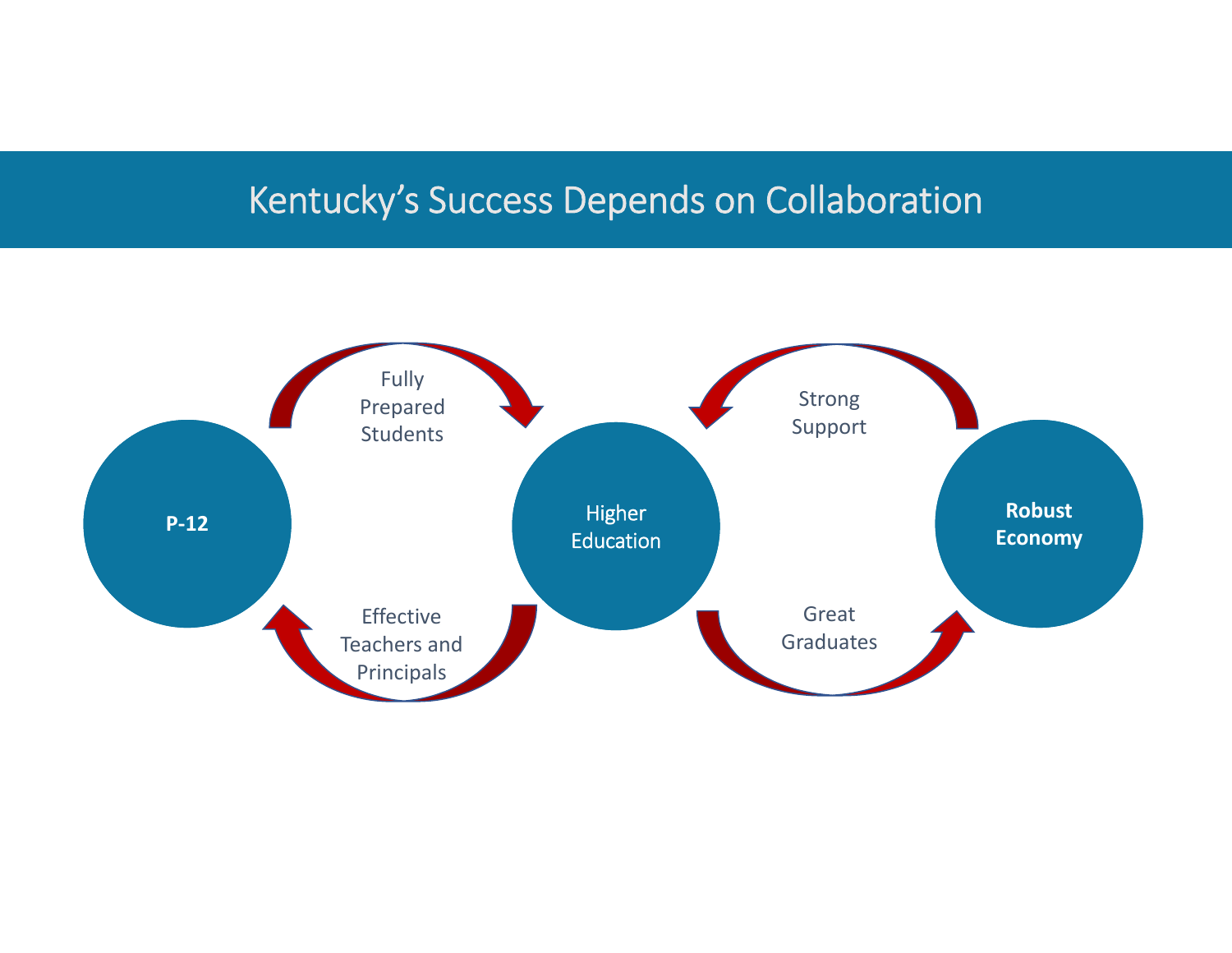#### Looking Ahead – Questions to Guide the Agenda Development



- \* Are we focusing on the right issues?
- \* Are we measuring the right things?
- **◆ What's working and what's not?**
- ◆ Does the state agenda align with the priorities of the campuses and vice‐versa?
- ◆ How do we engage the right stakeholders in the planning process and in the implementation?
- **◆ How can we better link our work to state** priorities?
- ◆ Is the current accountability system effective?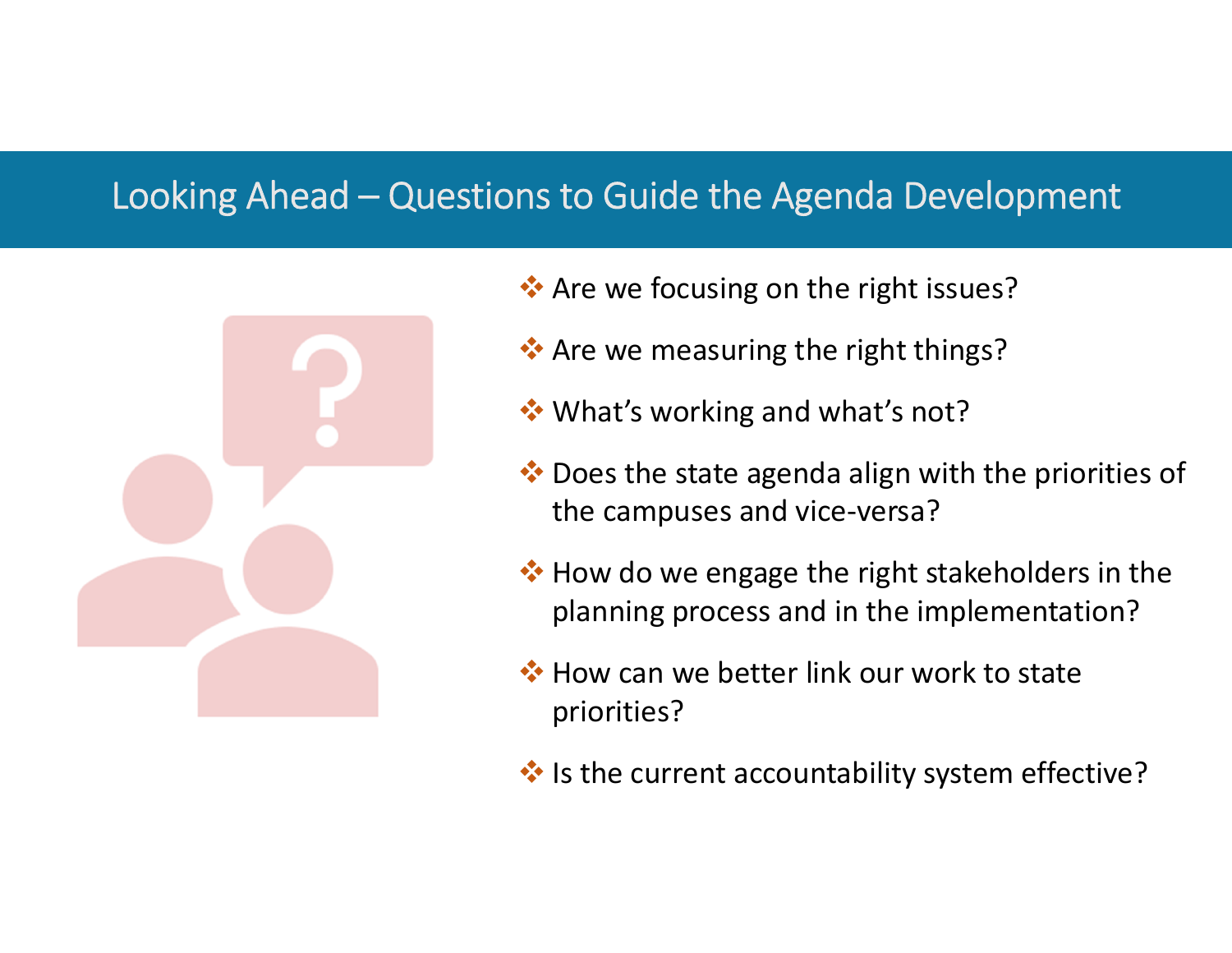### Charge of the ASI Committee

- Provide **high‐level vision** and guidance
- **Steer the development** of the agenda and provide direction to staff
- **Solicit and review input**, feedback, and data from campus leaders, key stakeholders and policy experts
- **Recommend** priorities, goals, strategies and performance measures based on that feedback
- **Provide updates** and progress reports to the full CPE board
- Review agenda drafts and **present final product to the CPE board** for adoption